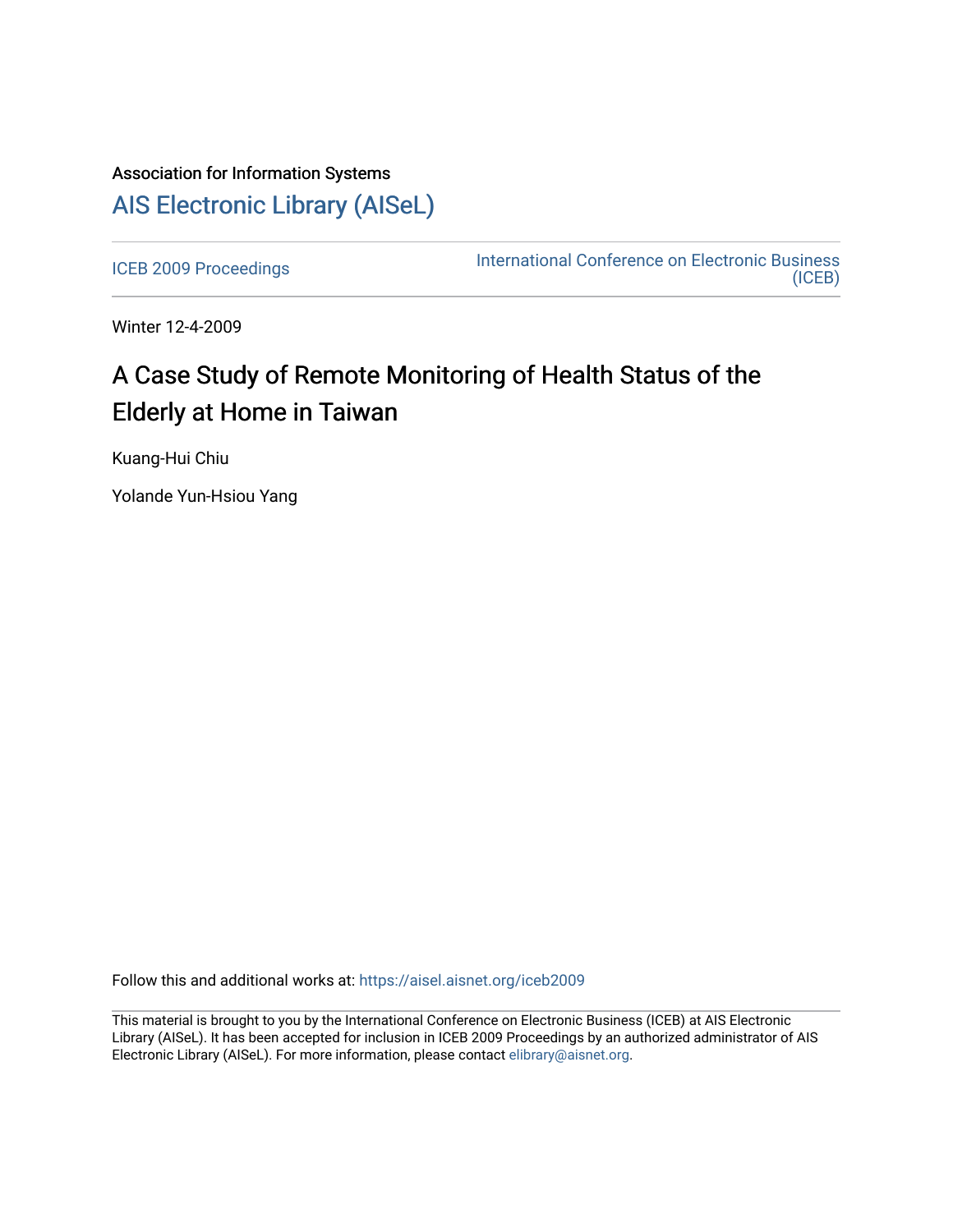## **A CASE STUDY OF REMOTE MONITORING OF HEALTH STATUS OF THE ELDERLY AT HOME IN TAIWAN**

Kuang-Hui Chiu<sup>1</sup>, and Yolande Yun-hsiou Yang<sup>2</sup>

Department of Business AdministrationNational Taipei University, Taipei, Taiwan <sup>1</sup>khchiu@mail.ntpu.edu.tw; <sup>2</sup>yolande@mail.ntpu.edu.tw

## **Abstract**

This case is a B2B2C model (service provider vs. community vs. the elderly) of innovative tele-care service provision. The service provider under study is the Chu-Shan Show-Chwan Hospital, a district hospital. The community consists of the social welfare institutions such as temples, community care centers, and nursing homes. The elderly are either residents of the community or the nursing homes. The community, as a service promoter, contributes to the increased acceptance compared to the traditional B2C model. Many communities under study and some social welfare organizations are highly interested in providing health care service to the elderly, and will support future operations if the results are satisfactory. Through this project, the district hospital can extend its primary care function to communities, build up trust among people, and improve the physician-patient relationship.

**Keywords:** Telemedicine, Primary Care, Long-Term Care, Aging in place, Technology acceptance model, Trust

## **Introduction**

**Long-Term Care**  Long-term care is a prevailing issue in every country due to the aging of population and an increasing number of chronic diseases instances. In particular, the aging index in Taiwan was 58% in 2007, and is projected to reach 100% in 2016. In Taiwan, taking care of the elderly is traditionally done by family members in a social structure dominated by the extended family [1].

Long-term care is usually divided into three types: institutional care, community care, and residential care [2]. The capacity of institutional care can support only 6% of the elderly [3], so most of the elderly wish to be taken care of either at home or in the neighborhood. Family members are thus playing a major role. The percentage of those who need medication care is only about 10% [4], with the other mainly in need of life care, so community care and residential care have been the mainstream long-term care types in Taiwan [4].

Some of the elderly under long-term care suffer from increased morbidity rate or poor prognosis so they need long-term care to survive. The others are too weak due to aging so they cannot take care of themselves. In either case, long-term care should

cover the mental and physical health, as well as social life functions [2].

The main characteristics of long-term care include:

1. Target: those in the community who have deficiency in physical, psychological or social adaptation abilities.

2. Scope: preventive, diagnostic, therapeutic, rehabilitative, supportive and maintenance services.

3. Duration: more than 30 days.

4. Place: community or institutional care centers.

5. Objectives: to prevent functional degradation, and to achieve functional independence.

In health care for the middle aged and the elderly, the development of a complete and sound long-term care system is a major help for the normalization of healthcare system, and the inhibition of rising health care costs. The graduate change in social structure makes it necessary to develop a long-term care system to solve the issues faced by the elderly, the family and the society.

This study starts from how the district hospital, in difficult times, managed to construct a telemedicine system in cooperation with community welfare organizations, to extend the primary care function to the elderly in the community, to facilitate the referral process and to reduce waste of health care resources.

#### **Primary Care**

Primary care is the patient's first contact with the health care system. As the "gate keeper" of the health care system, primary care provides the general out patient service and preventive services, dealing mainly with initial screening, diagnosis and treatment, and also refer patients who need further treatment to specialized hospitals.

The ultimate goal of primary health care is better health for all. WHO has identified five key elements to achieving that goal [6]:

1. reducing exclusion and social disparities in health (universal coverage reforms);

2. organizing health services around people's needs and expectations (service delivery reforms);

3. integrating health into all sectors (public policy reforms);

4. pursuing collaborative models of policy dialogue (leadership reforms); and

5. increasing stakeholder participation.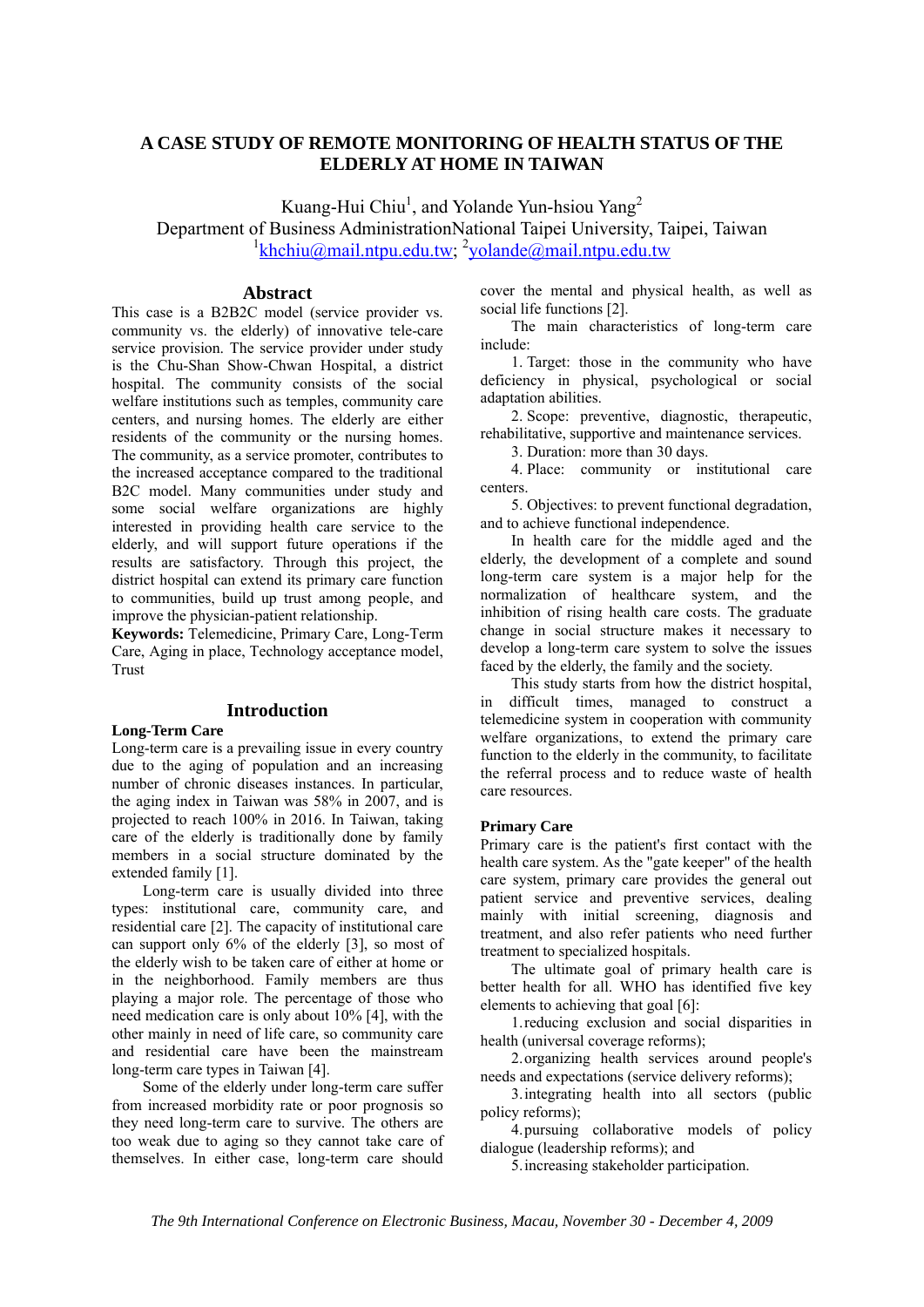The concept of Primary Health Care adopted at the Conference of Alma Ata in 1978 is endorsed by the NPPHCN and forms the basis of the NPPHCN definition of PHC. In 1978, the WHO explained the meaning of PHC as providing accessible and necessary health care to all individuals and families in the community. The WHO also urged all the countries to emphasize PHC [6].

#### **The Nature of Primary Care**

1. Excellent primary care is grounded in both the biomedical and the social sciences.

2. Clinical decision making in primary care differs from that in specialty care.

3. Primary care has at its core a sustained personal relationship between patient and clinician.

4. Primary care does not consider mental health separately from physical health.

5. Important opportunities to promote health and prevent disease are intrinsic to primary care practice.

6. Primary care is information intensive [7].

Summarizing the above arguments, we conclude that the primary care needs not only the information and medical technology provided by the district hospital, but also the maintenance of relationship between the elderly. Since the doctors cannot go to the villages to serve the patients everyday, local health care workers are employed to maintain the relationship between the elderly and the hospital. Traditionally, health care providers can reduce the complexity by working with other knowledgeable health care workers [7, 8].

#### **Tele-home care**

The content of tele-home care include personal care, general nursing tasks, physical therapy, social work, nutrition and health consultation, meal delivery, patient transportation, emergency help system. The service should be a holistic care that takes into account the life quality of those being cared. Community and home care are promoted by scholars and governments as the main models for aging in place, which can satisfy the needs of most of the care receivers [9, 10].

The target of the tele-home care is the people served by community or residential care. These care receiver who don't need daily medical care, can use wired or wireless communication, coupled with wearable vital sign sensors to construct a bi-directional link with the medical professionals. That will reduce transportation cost and increase the mobility of the care receivers. The health insurance spending is also lower because of early warning enabled by the long-term and immediate information flow, with the potential of transferring institutional care to residential care and becoming an important part of preventive health care.。

## **Telemedicine**

Telemedicine is defined as any health care provided to patients via technology across a distance[11, 12] Telemedicine can potentially break through barriers of time and distance currently encountered in accessing health care by using technology such as telephones, computers, and interactive video transmission [13, 11, 12]. Advanced communications technology can potentially remove geographic distance as a barrier to provider–patient interaction and information retrieval, thereby providing a more equitable healthcare distribution [11].

#### **Background**

#### **Health in Taiwan**

National Health Insurance (NHI) has changed the healthcare seeking behavior of the Taiwanese people. NHI covers every citizen and provides a wide range of health care services. The increased accessibility of health care service has boosted the satisfaction of the people [14]. But the convenience and low fare has caused a abnormally high rate of 17 times of out patient services on average, more than twice as many as the number in developed countries [15]. Most of the Taiwanese people prefer to seek health care in large hospitals and medical centers because they believe the service quality is better there. But the excessive number of patients has actually reduced the service quality, which in turn leads to lower cure rate and thus more visits to the hospitals. This vicious cycle has caused waste of the national health care resources and the increasing deficit of the NHI.

Because the NHI did not impose a strict referral system initially, people in Taiwan are not used to it and still have the blind faith that the equipment and doctors in medical centers. The importance of primary care and family physicians is neglected. This has caused the withering of local hospitals and vicious competition between medical service providers. The failure of a referral system has caused the lack of long-term monitoring of patients with chronic diseases. Patients with acute problems also suffer from the lack of a referral system because of repetitive examinations and the increased possibility of complication. In order to build a proper hierarchy of health care, the NHI has established a referral system in 2005 to improve the quality of health care and reduce waste of resources.

The referral system encourages the patient to seek health care service in primary care first, before being referred to hospitals if necessary. In this way, the patient can be referred to proper higher-level medical institutions without repetitive examinations. Larger hospitals can thus focus on patients with more serious problems. Under this referral system, a better cooperation between health care organizations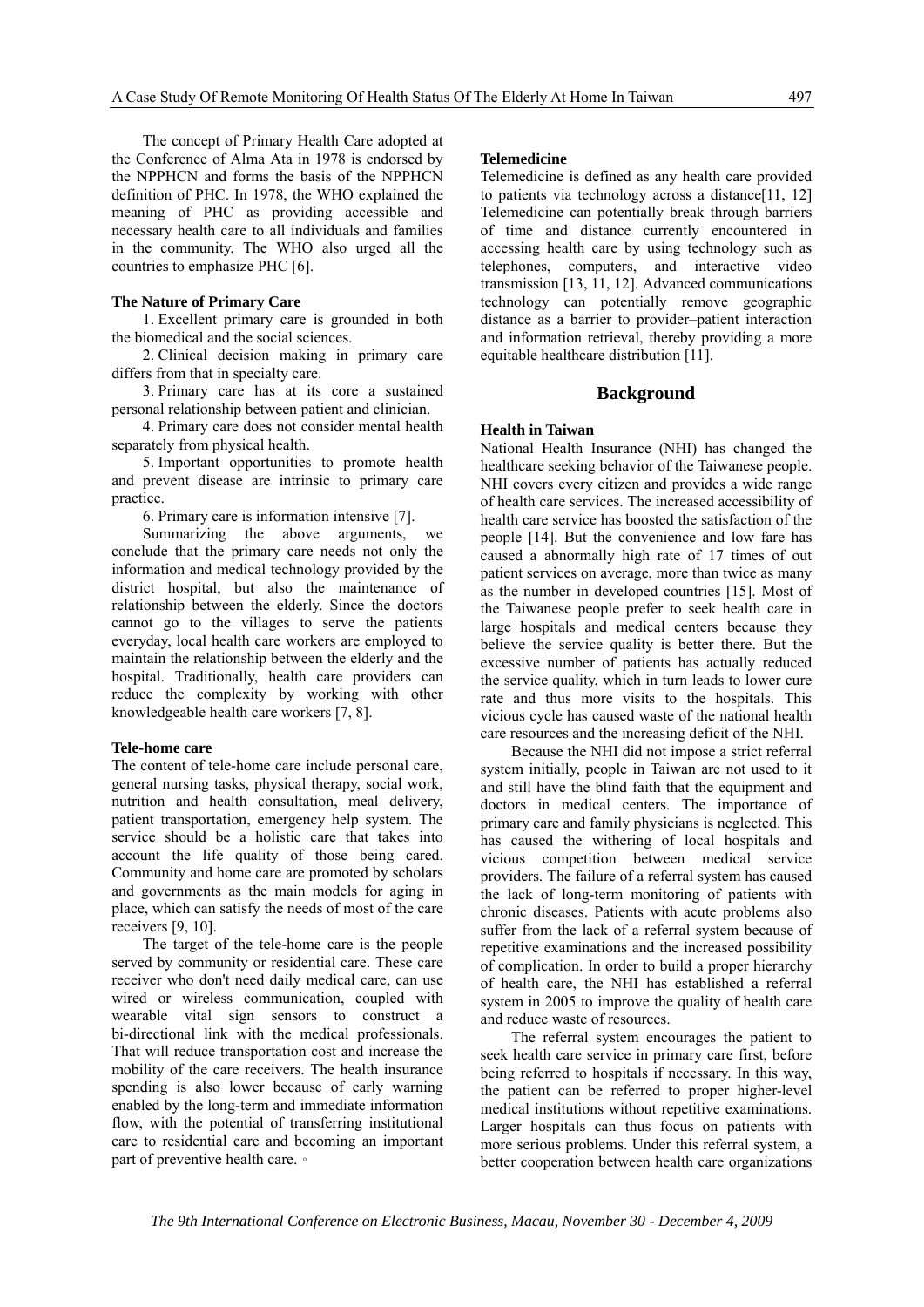can be achieved and the waste of medical resources can be reduced so the patient can get better service [16].

With the progress of medicine and technology, and the increased income, Taiwan had over two million senior citizens aged over 65 in 2007, and the elderly constituted over 10% of the total population. The aging index reached 58.13% [17]. Since the elderly population had exceeded the 7% threshold set by the World Health Organization (WHO), Taiwan had officially become an aging society. The phenomenon of aging society has derived problems such as shortage of medical resources and reduction of quality in healthcare services. To cope with these problems, Taiwan government has actively planned and promoted various telemedicine and long-term care projects in recent years.

The accelerated aging and the increasing morbidity rate of chronic disease have increased the danger of disease and functional deficiency among the elderly. In a study commissioned by the Department of Health showed that the percentage of the elderly who have at least one deficiency in activity of daily life (ADL) is 9.0% [14]. To accommodate the aging population, an important direction for the government to promote a home-based health care service is a model based on residential and community care, using the information technology combined with health care service to construct a new type of THC service.

#### **Aging in place**

Aging in place (getting old in a familiar environment) is a strongly-held faith that is rooted deeply in Taiwanese people's traditional mindset. Especially in rural societies, the people are linked to the land through life-long struggles and cooperation. The sense of place and the identification of the residents are collected [18]. A survey by the Ministry of Interior showed that more than 80% of the elderly wish to live with their children or their spouse, or next door to their children [19]. The fulfillment of aging in place can thus satisfy the need of the elderly [20].

The western countries have a concept of "successful aging", meaning the individual can adapt to the aging process, stay fit physically, and enjoy his or her own life [21]. The three key indicators of successful aging are [22]:

1. low probability of diseases and disease-related

2. high cognitive and physical functional capacity

3. active engagement of life

Crowther added the positive spirituality as the fourth factor of successful aging, emphasizing the importance of religious belief in supporting the older adults when facing aging [23]. Summarizing the

above arguments, there four points regarding to long-term health care for the elderly that have to be observed:

1. Make them independent, not just cure their diseases.

2. Integrated: the care provided should include medical, rehabilitative, and social, economical aspects.

3. Continuous: The process of long-term care should be continuous, including an emphasis on prevention than treatment, and not only in-hospital treatment. The form of care provided should also be continuously changed as the physical condition of the patient changes.

4. Resources allocation: It's a waste of medical resources if chronic patients occupy the hospital beds for acute diseases. The invasive examination in the hospital cause by the lack of referral data is also unnecessary. The coordination of different medical organizations can bring proper allocation of resources [24].

So a local primary care organization should pay more attention to the long-term care of the elderly, to meet the requirements of successful aging.

## **Theoretical background**

#### **Technology acceptance model**

The original technology acceptance model suggests that two beliefs – perceived usefulness and perceived ease of use – are instrumental in explaining the variance in users' intentions. Perceived usefulness is the degree to which a person believes that using a particular system will enhance his or her job performance. Perceived ease of use is the degree to which a person believes that using a particular system will be effortless. These determinants are also easy to understand for system developers and can be considered during system requirement analysis and other system development stages. These factors are common in technology-usage settings and can be widely applied to solve the acceptance problem [25].

Information systems researchers have investigated the technology acceptance model, and found it to be valid in predicting the individual's acceptance of corporate IT systems [26, 27, 28]. Venkatesh and Davis [29] proposed an extension, TAM2, which consisted of social influence processes (subjective norm, voluntarism, and images) and cognitive instrumental processes (job relevance, output quality, result demonstrability, and perceived ease of use), but it omitted attitude to use due to weak predictors of either behavioural intention to use or actual system use. In addition, Agarwal and Karahanna [30] have extended the technology acceptance model with constructs such as cognitive absorption, product involvement and perceived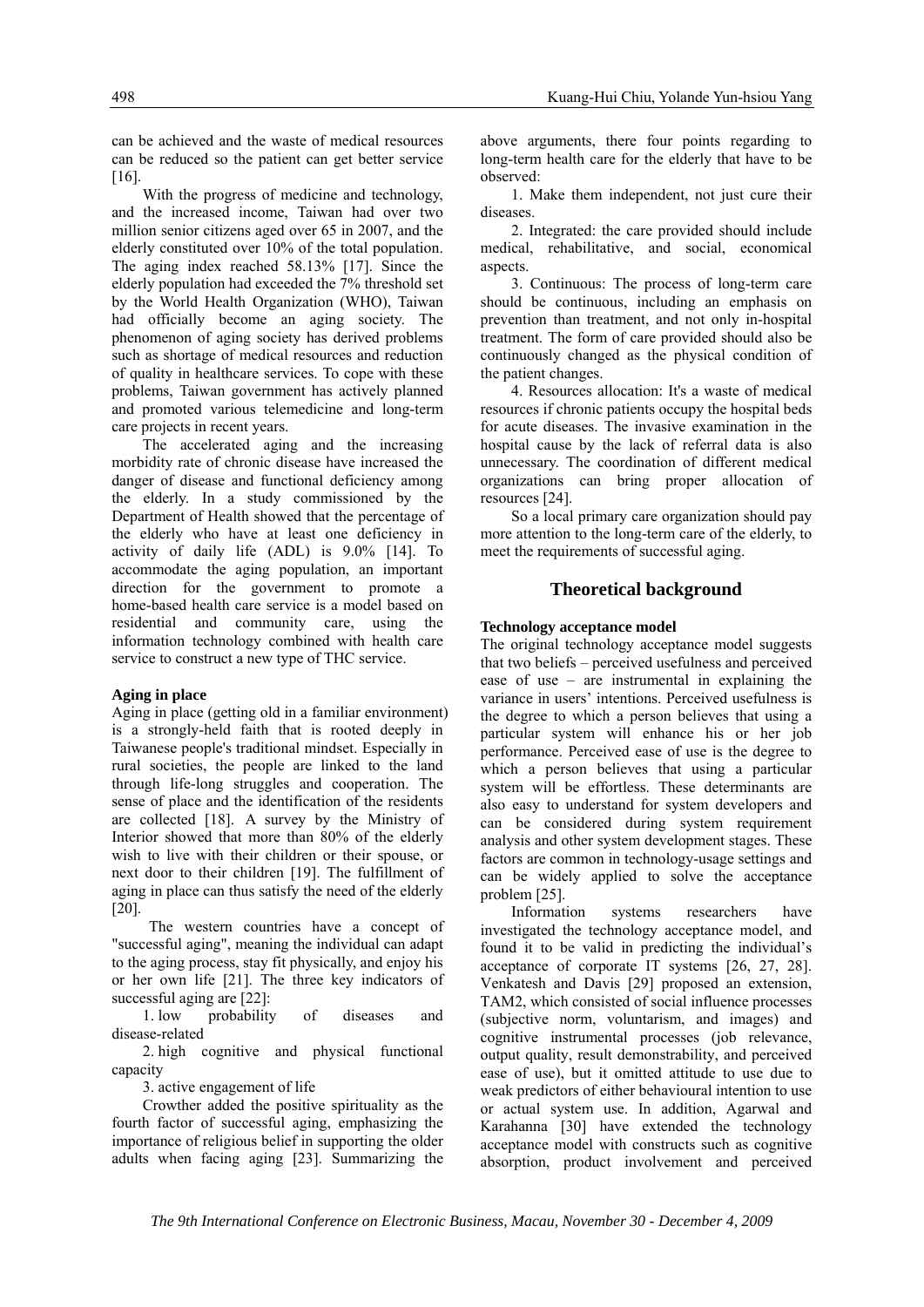enjoyment.

#### **Trust**

Paul and McDaniel [31] examined the relationship between interpersonal trust and virtual collaborative relationship (VCR) performance by studying a telemedicine project. Out of the four types of trust identified, if any one is negative, then it is very likely that VCR performance will not be positive. One way to facilitate trust building was proposed by Stewart [32], who showed that when an unknown target is related to an organization one already trusts, the trust can be transferred to the new target.

In the past, the promotion of tele-care service was based on the technology acceptance model (TAM), concentrating on the ease of use and usefulness. But in Taiwan, the elderly are more conservative and are generally not willing to go to hospitals unless they have to. They are more inclined to stay with their family and not willing to get to nursing houses. The elderly are usually not comfortable with new technology and do not trust the measurement equipment. About 80% of the elderly have not heard of tele-health care (THC), and worry about the difficulty of learning how to use the equipment, how much they have to pay, etc. [33]. The study [34] showed that patients expect THC service to be easy to operate. All these factors contribute to the failure of previous projects using the B2C model. In the past, the promotion of tele-care service was based on the technology acceptance model (TAM), concentrating on the ease of use and usefulness. But in Taiwan, the elderly are more conservative and are generally not willing to go to hospitals unless they have to. They are more confined to their family and not willing to get to.

#### **Community care system operation**

The environment for hospitals in Taiwan has been increasingly difficult, with the number of hospitals shrinking from 514 in 1992 to 359 in 2004 [Department of Health]. The health care resources are not fairly distributed to district hospitals, with the audit and payment of the NHI favoring large hospitals. The referral system is not properly enforced so the income of district hospitals is heavily affected. After the 921 earthquake, two sizable hospitals (with more than 100 beds) in Nantou were closed [35].

The project was executed in Nantou County, the only land-locked one in Taiwan. The main economic activity in Nantou is agriculture so the aging problem is more severe than that in the large cities. The common characteristics of the elder population in the rural areas are 1. living alone or only with their spouse and with older age; 2. less educated, without enough knowledge about health care; 3. insufficient in social resource; 4. illness-plagued and in need of long-term monitoring and care. The communities are closed and the residents are not familiar with preventive health care. The Chushan Township is located in a mountainous area where travel is not very easy. The Show-Chwan Hospital now shoulders the health care responsibility of this area.

In such a difficult environment, the Show-Chwan Hospital needs to build a good relationship with the local residents and extends its function as a primary care organization. By providing the integrated health care to the elderly, the hospital can concert from a district hospital to a long-term care hospital.

By adding the trust transfer factor, the hospital wish to build a B2B2C model of tele-health care service, utilizing the trust to the community to facilitate the acceptance of the vital sign measurement equipment.

The Sheliao Neighborhood, selected to run the pilot project in, has a local religious center, Tzunan Temple, which also serves as a charity. The temple has been working with volunteers to provide emergency relieves and social security, including tuition fee subsidy and free lunch for school children and meal delivery to those in need. Tzunan Temple is also a place for the elderly to meet. The temple had strong interest in participant the local health care programs, so the hospital decided to cooperate with temple.

The three parties involved in this project are described separately below:

#### **1. Service Provider: District Hospital**

Chushan Show-Chwan Hospital is the only qualified regional health care center, with 200 general beds, 100 specialized beds, 45 doctors, and 215 nurses. The hospital has been devoted to health care services in remote rural areas, and has been positioned as a community health care service provider. The hospital has penetrated the communities, provided comprehensive health care service, and established warm relationship with the residents. It also combined with the community resources to elevate the quality of health and life of the local people.

#### **2. Community: religion center**

Tzunan Temple, as a service provider, is playing the role of gap-filling by concentrating in the services the government is not able or not willing to provide, but the people actually need [36]

The Han communities in Taiwan are typically shaped by the immigrant origin. Mass immigration from China around the turn of the Ming and Ching dynasties resulted in a society with hardship of leaving their homeland and fear of the unpredictable future. Religious faith became the spiritual support of the people, and many of them built temples which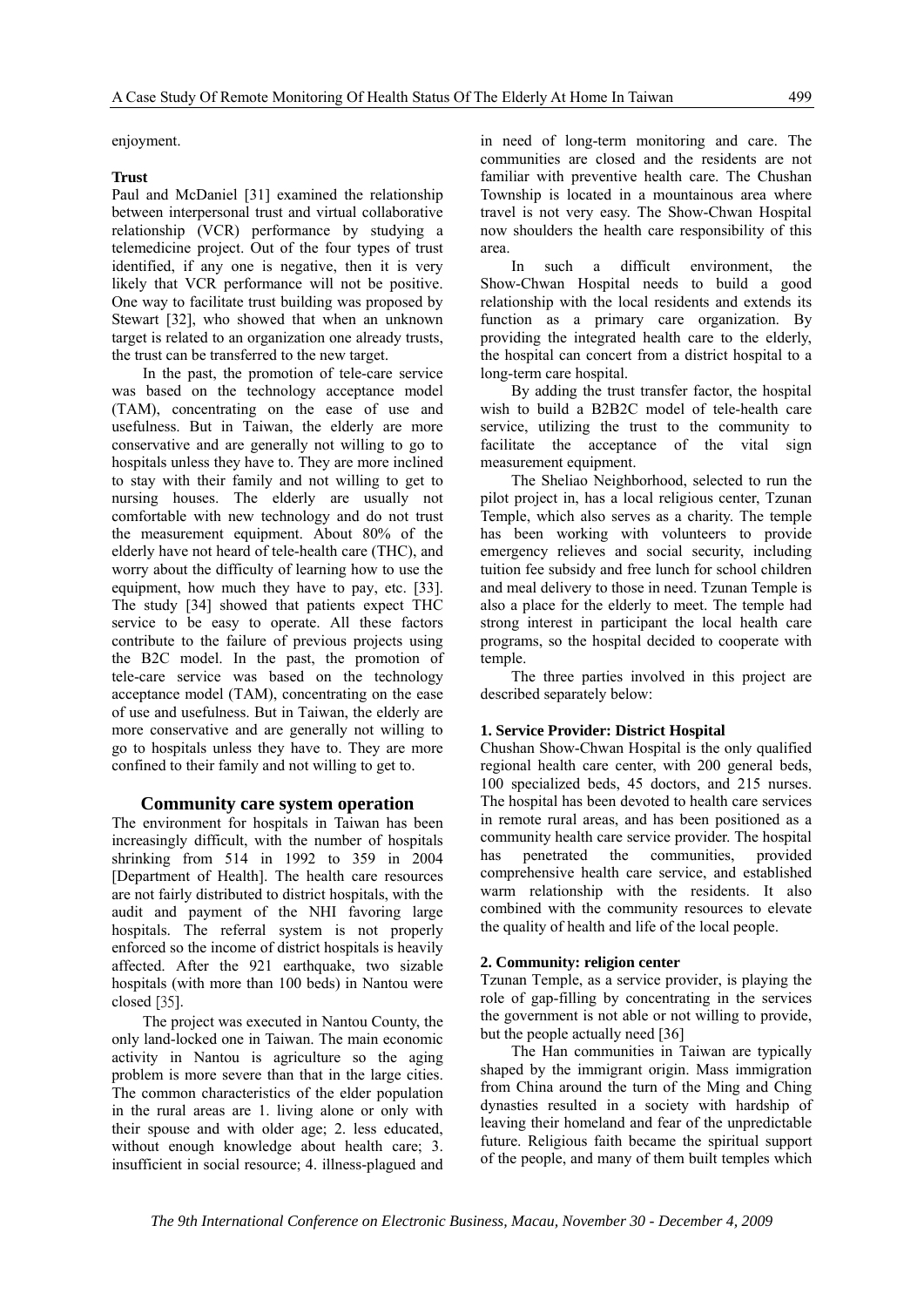turned into the community center of settlements, "a cultural nexus of power" [37]. Temples can be found in every corner of Taiwan, as they have been associated with the destiny of the land and the people, and became a symbol of geographical and ancestral relationship, linking the people to where they had come from. Through the public rituals of religion, the community identification is intensified, and the people are more united under the same faith [38].

In the wake of modernization, religious activity is one of the few opportunities that are compatible with the social structure and residential identification for the people to recognize the community as a concrete existence. The local temples can satisfy the spiritual, social, psychological and entertainment needs of the people, linking the people with the community both in mentality and history. As a concrete symbol of the community, the temple forms a center of everyday social events and also a spiritual support when people are suffering from disasters and diseases [39].

Tzunan Temple is a popular land god temple and a local religious center that has brought prosperity to the neighbourhood and also served the community as a charity organization. The community is now facing a population aging issue as the young have moved to the big cities for a living. A tele-health care system that incorporates identification technology can send the biometric parameters, such as blood pressure, oxygen saturation, blood glucose level, etc. to Show-Chwan Hospital to be monitored. Abnormal data will trigger an alert that's sent to the elderly and their family via short messages, so that an early response can be activated, and the quality of health care service can be improved. In the planning stage, a total of 214 elderly residents were registered to receive the health care service in this project.

#### **3. Community tele-care system:**

The equipment, function and location of the system components are listed in Table 1.

(1) The user end (Tzunan Temple Community Center): vital sign monitoring equipment was installed. The equipment was linked to the hospital end, and had a simple user interface and alerting and emergency help function.

(2) The hospital end has the following functions:

A. Remote information access function: The vital sign readings can be uploaded to a database at any time. The database can be accessed remotely for the physician to retrieve historical and latest data for analysis and diagnosis.

B. The user interface should have the following functions:

(a). configurable in the analysis and notification

of abnormal readings.

(b). capable for managing, editing, and sending short messages and emails about the person being monitored.

(c). capable of replying the query from the person being monitored.

(d). personal data management.

C. Tele-care system usage and query interface

(a). The family members of a Id card holder can use the Id number to login the system and query the status of the card holder.

(b). The health manager can login and query the data to be examined.



**Fig 1: Community tele-care system** 

Figure 1 shows the community care system: the religious center is a place the elderly often visit. The identification can be done with the Id card made for this project, or the NHI card. The measurement equipment comes with user-friendly touch-screen interface, for the elderly to operate by themselves. For those who still cannot operate the system by themselves, Tzunan Temple sponsored medical personnel from Show-Chwan Hospital to help them and to provide health education。

The vital signs measured are encrypted and sent to a database located at the Show-Chwan Hospital, and screened automatically for abnormal data. The health manager will be notified if there's any abnormal data observed, and contact the subject to discuss the health status. The interaction between the health manager and the community residents builds up a good relationship between the hospital and the residents, reducing the information disparity and encouraging the residents to care more about their own health. The health manager's response to abnormal data includes sending short message to family members and family physicians to help the elderly seek further medical service.

#### **4. Emergency help system:**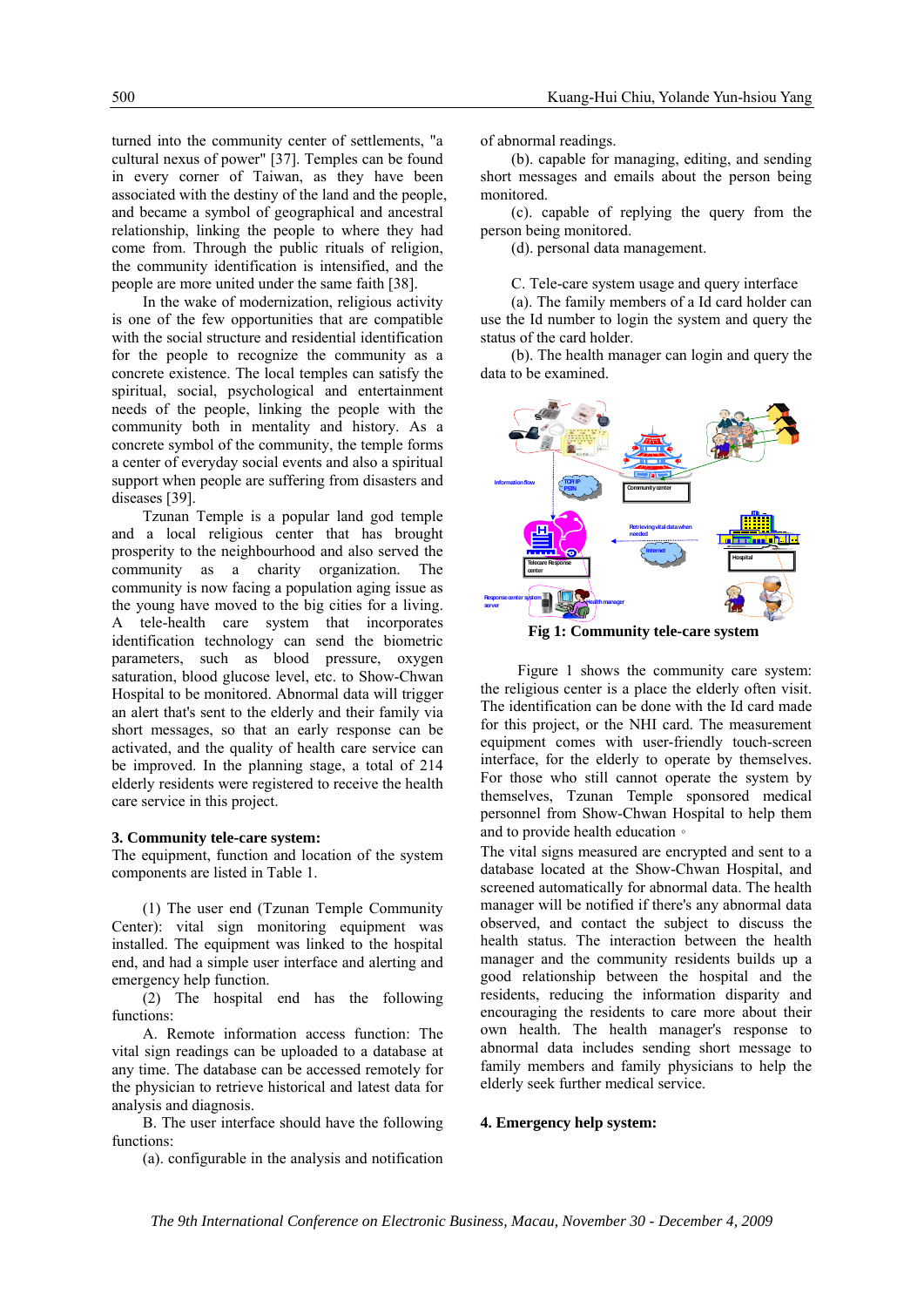

**Fig 2: Emergency help system** 

An easy-to-use emergency help system was deployed to 50 homes with special need, at the expense of Tzunan Temple. It consisted of a central response unit and residential units. The residential unit can send a signal to the central unit when a wearable button is pressed within 50 m of a receiver connected to telephone line. The central unit will notify the health manager and send short messages to family members and other people who can help the elderly when there is a emergent situation. The receiver is also equipped with a video telephone so that the health manager can better communicate with the elderly to discuss immediate treatment and next steps.

The mother of the chairman of the administration committee of Tzunan Temple, aged 80, was one of the the elderly participating in this project. The high social status of this lady, along with the subsidy from Tzunan Temple, and the volunteers helping the elderly in the temple, contributed to the success of the pilot project. This is one evidence that trust transfer can facilitate the acceptance of high-tech measurement equipment.

The cost of the vital sign monitoring equipment has been a huge burden for the hospital or the household. The elderly residents in mountainous areas belong mostly to low-income households that are subsidized by the government of charities.

The community charity considers this to be their responsibility and donated the equipment to 50 patients with cardiovascular diseases.

Figure 2 shows that the vital signs such as the body weight, temperature, blood pressure, blood glucose level, are send via the telephone line to database in the tele-care center for further management and analysis. The hospital can retrieve the data or when the patient is referred to another medical organization, the long-term data can also be retrieved there as a reference for diagnosis.

Family members or care-givers can query the health data via the Internet. If the software program detects abnormal readings, the health manager in the tele-care center will proactively contact the user by video telephone. The response center is staffed around the clock to respond to all incoming messages. The handling of the incoming is also recorded for later analysis.

Emergency help system: the use can press a button when immediate help is needed. A signal will be sent to family members or care-givers and the tele-care center. The tele-care center will call 119or the hospital to help the user. The destination to be called can be set in the system and will be called repetitively until answered. Short message or email can also be used to send the alert to family members or friends of the user.

## **5. Data**

The measurement data, chronic disease control and emergency help cases recorded during the execution period of the project are listed in Table 2.

## **Benefit and implication**

Besides the increased acceptance of vital sign measurement equipment, we have seen several other intangible benefits:

1. District hospitals in the Chushan area were caught between the local clinic and the Taichung Veterans General Hospital because people would skip the district hospitals when they sought medical help that cannot be provided by the local clinics. After the project under study started, the elderly in local elderly people started to feel the care from the Show-Chwan Hospital and the community, and have more confidence towards the hospital. The long-term data are now stored in the database in the hospital, so the hospital can get a better picture of the overall health status of the patients, and thus provide a better service. This project has successfully raised the number of patients visiting the hospital and resulted in better medical resource allocation.

2. This project has set an example of integrated community care system built upon trust and mutual understanding. The success of this project has attracted the industry and charity organizations from around the country to assimilate this new model of community care. The exposure in the national media not only raised the image of the hospital, but also the donation to Tzunan Temple.

3. The health of the elderly is now under better management with the volunteers not only helping them with the use of the measurement equipment, but also general issues related to health care. For example, they got advice on which department in the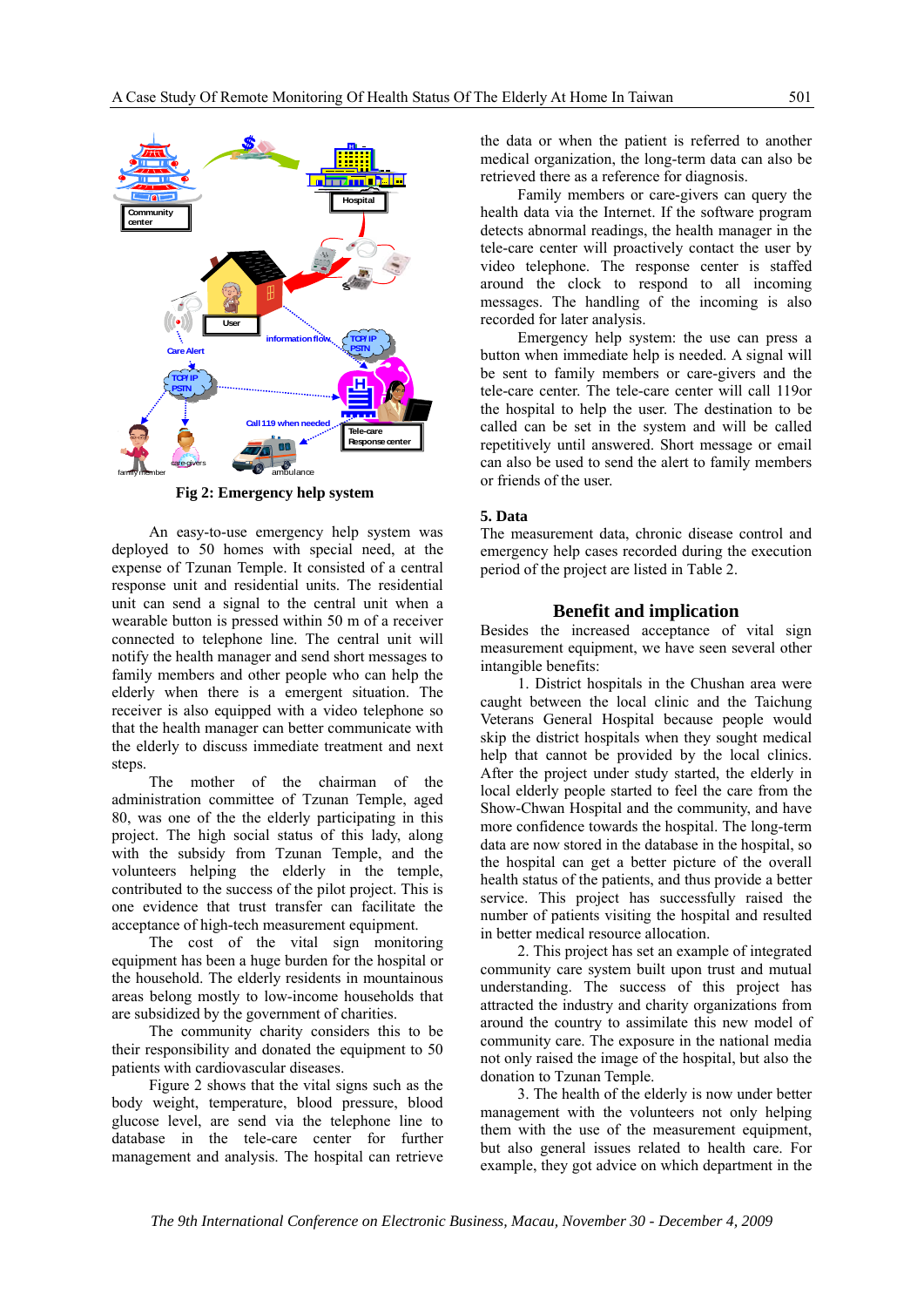hospital they should visit, or how to make reservations. The complaints and criticism about the hospital has decreased and satisfaction and reputation raised. Tzunan Temple is also please to see the combination of the hospital and the community which has made it easier to provide more service to the community.

4. The supplemental value of the hospital has increased: this project helps the elderly to extend their healthy condition, and the preventive alert system can reduce further health insurance expense and minimize the waste of medical resources.

5. This project has redefined the service model of long-term care for the elderly with a remotely accessible database of the vital signs measurement data, and close interaction between the patient and the health manager. When abnormal cases do arise, the health manager can provide suitable advises and arrangement for further medical services. The focus has shifted from treating diseases to health care and preventive medical service. This new model not only provides a new direction for Show-Chwan Hospital, but also can boost the development of relevant products and services.

## **Limitation of this study and future development**

This project has resulted in abundant fruits. In the same way that trust, as social factor that affects the adoption of new technology, the social psychological requirement is also a very important part of the overall health of the elderly. For example, those who live alone and have less interaction with others might need more community involvement. After all, no technology can replace the real meaning and value of humanity.

**Acknowledgement.** This research is partially supported by Chushan Show-Chwan Hospital.

#### **References**

- [1] 阮玉梅:長期照護概論,2001,台北,華杏 出版。
- [2] 何紀芳:「健康照護服務」產業推動現況。 台灣醫院協會 2007 年學術活動講義; 台北 市:台灣醫院協會, 2007: 37-65。
- [3] Bordy, S. J. and Masciocchi, C., "Data for long-term care planning by health systems agencies," American Journal of Public Health, 70(11), 1980, pp. 1194-1198.
- [4] 工研院服科中心:銀髮族生活需求調查, 2004。
- [5] 吳肖琪、林麗嬋、吳義勇:論臺灣長期照護 特質與西方之差異。長期照護雜誌 1999; 3: 175-180。
- [6] International Conference on Primary Health

Care, Alma-Ata, USSR, 6-12, 1978. (http://www.who.int/publications/almaata\_decl aration\_en.pdf; visited July 26, 2009)

- [7] Donaldson, M. S. and Yordy, K. D. (ed.), Committee on the Future of Primary Care, Institute of Medicine /Primary Care: America's Health in A New Era/ Washington, DC: National Academy Press, 1996
- [8] Silberman, C. E., "What Is it like to Be a Patient in the 1990s?" in /Technology and Health Care in an Era of Limits/, Institute of Medicine, Washington, DC: National Academy Press, 1992, pp. 165-197.
- [9] 邱啟潤、黃源協: 評量居家照護服務品質 之觀點。護理雜誌,2005; 52: pp.11-16。
- [10] Knight, S. and Tjassing, H. "Health care moves to the homes," World Health (4), 1994, pp. 413-444.
- [11] Remmes, W., Thompson, B., and Williams, M., "Nine reasons why healthcare delivery using advanced communications technology should be reimbursed," Journal of the American Geriatrics Society, 44(12), 1996, pp. 1472-1478.
- [12] Walker, J., "Telehealth: A complex issue being addressed by state and federal governments, AORN Journal, 66(4), 1997, pp. 709-712.
- [13] Crump, W. J., Kottke, T. E., Perednia, D. A., Sanders, J. H. and Forster, J., "Is telemedicine ready for prime time?" Patient Care, 31(3), 1997, pp. 64-74.
- [14] Department of Health, Executive Yuan, Taiwan, ROC. (http://www.doh.gov.tw/04/07/09.htm; visited July 29, 2009)
- [15] 邱永仁:2002 年健保問題總檢討,臺灣醫 界,2003,46(2):39~41。
- [16] 行政院衛生署醫療網計畫, 2005(http://www.doh.gov.tw/CHT2006/index\_ populace.aspx. visited July 20, 2009)。
- [17] 行政院內政部社會司老人福利: 近年我國老 年人口數一覽表, (http://sowf.moi.gov.tw/04/07/07.htm. visited July 20, 2009)。
- [18] 吳淑瓊、莊坤洋:在地老化:台灣二十一世 紀長期照顧的政策方向,台灣衛誌,20(3),  $2001$ , pp.193-194。
- [19] 內政部「老人狀況調查」內政部統計資訊服 務網(http://www.moi.gov.tw/stat/; visited July 21, 2009)。
- [20] 黃源協:社區長期照顧體系的建構,國家政 策季刊,4(4),2005,p.46。
- [21] 黃富順:成功的老化,成人教育辭典,台北: 中華民國成人教育學會,p.118。
- [22] Row, J. and Kahn, R. "Successful aging," The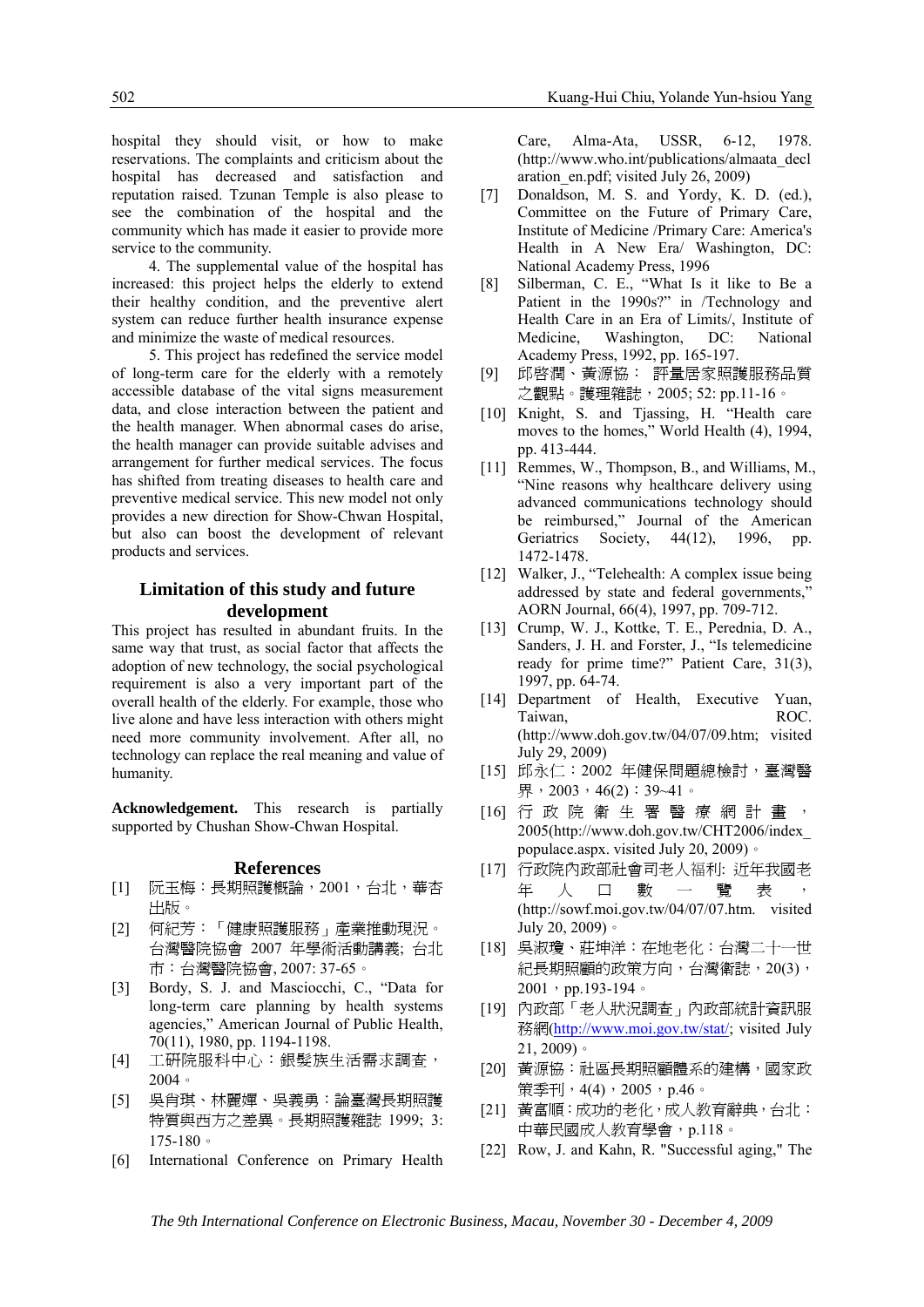Gerontologist, 37(4), 1997, pp. 433–440.

- [23] 陳佳慧、蘇美如、黃秀梨、陳少傑、戴玉慈、 陳恆順:遠距居家照護系統,台灣醫學, 2004(8), pp. 837-845。
- [24] 黃源協: 社區化長期照護之發展策略, 台 北:國家衛生研究院,March, 2003,pp. 1-22。
- [25] Taylor, S. and Todd, P. A. "Understanding information technology usage: A test of competing models," Information Systems Research, 6(2), 1995, pp.144–176.
- [26] Segars, A. H. and Grover, V. "Re-examining perceived ease of use and usefulness: A confirmatory factor analysis," MIS Quarterly, 17(4), 1993, pp. 517–525.
- [27] Chin, W. C. and Todd, P. A. "On the use, usefulness and ease of use of structural equation modeling in MIS research: a note of caution," MIS Quarterly, 19(2), 1995, pp. 237–246.
- [28] Doll, W. J., Hendrickson, A., and Deng, X. "Using Davis's perceived usefulness and ease-of-use instruments for decision making: a confirmatory and multi-group invariance analysis," Decision Sciences, 29(4), 1998, pp. 839–869.
- [29] Venkatesh, V. and Davis, F. D. "A theoretical extension of the technology acceptance model: four longitudinal field studies," Management Science, 46(2), 2000, pp. 186–204.
- [30] Agarwal, R. and Karahanna, E. "Time flies when you're having fun: cognitive absorption and beliefs about information technology usage," MIS Quarterly, 24(4), 2000, pp. 665–694.
- [31] Paul, D. L. and McDaniel, Jr., R. R. "A Field Study of the Effect of Interpersonal Trust on Virtual Collaborative Relationship Performance," MIS Quarterly, 28(2), 2004, pp. 183-227.
- [32] Stewart, K. J. "Trust transfer on the World Wide Web," Organization Science, 14(1), 2003, pp. 5–17.
- [33] 張彩秀、葉明珍、樓美玲、劉麗芳、洪麗珍: 居家主照顧者與護理人員對遠距居家照護 需求之認知差異。澄清醫護管理雜誌 3, 2007, pp. 27-35。
- [34] Agrell, H., Dahlberg, S. and Jerant, A. F. "Patients' perceptions regarding home telecare," Telemedicine Journal and e-health, 6(4), 2000, pp. 409-415.
- [35] 朱建芳. 中華民國97年7月2日. 經濟部「健 康照護創新服務應用」推動現況 (www.tvca.org.tw/moea\_idb/industry/970702- 1.pdf; visited July 29, 2009)
- [36] Hodgkinson, V. (ed.) Governing, Leading and Managing Nonprofit Organizations, San Francisco, CA.: Jossey-Bass Publishers, 1993, p.183.
- [37] 陳小沖:台灣民間信仰,1993,廈門:鷺江 出版社,pp.1-4。
- [38] Chwe, M. S., Rational Ritual: Culture, Co-ordination and Common Knowledge, Princeton, NJ: Princeton University Press, 2001, pp. 7-9.
- [39] 許雅惠:在鄉村社區發展過程中,傳統宗教 的角色與功能,社區發展季刊,第 66 期, 內政部,1994,pp.68-70。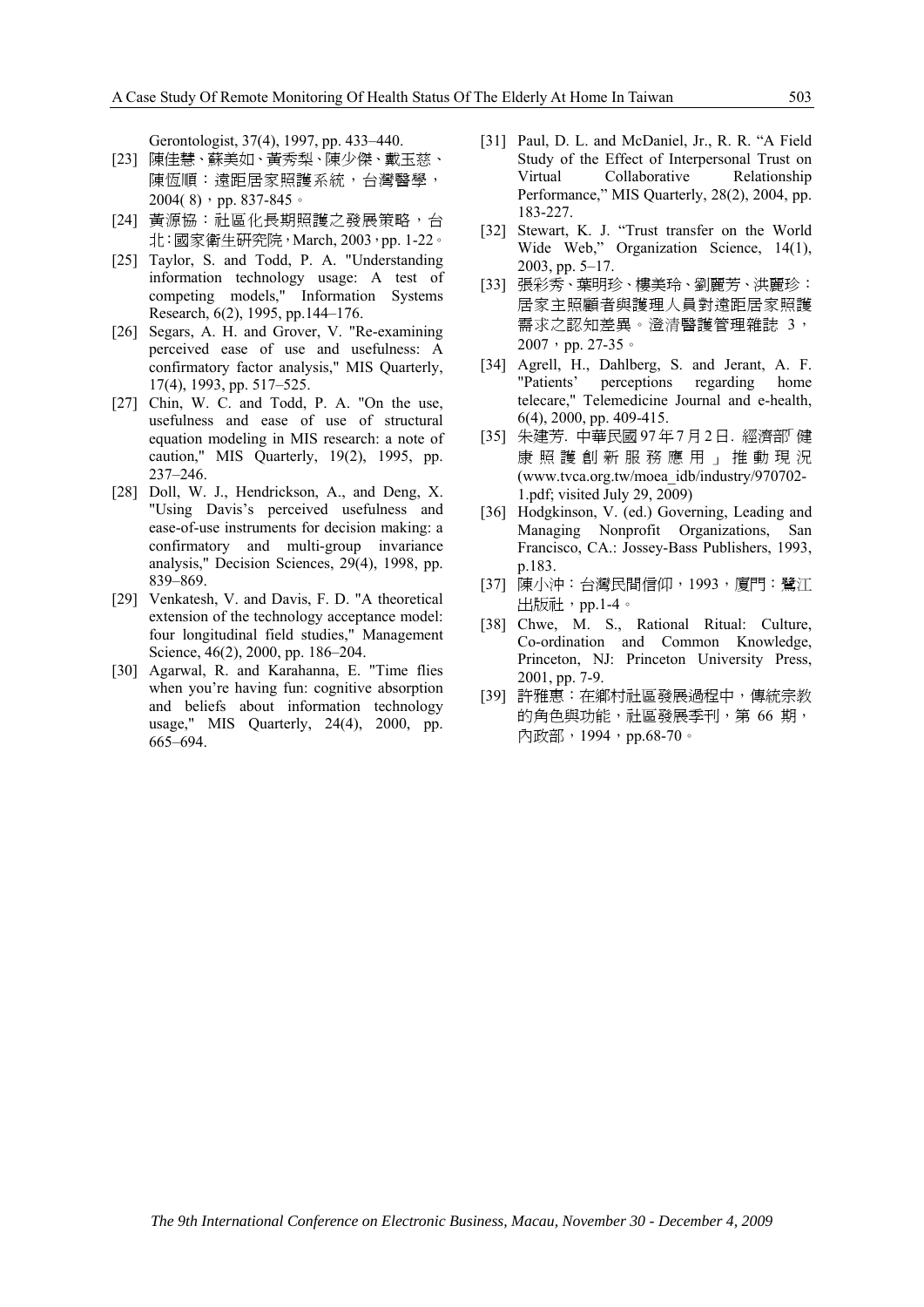| Quantitative<br>item  | N   | Description                                                                                                                                                                                                                                                                                                     |  |  |
|-----------------------|-----|-----------------------------------------------------------------------------------------------------------------------------------------------------------------------------------------------------------------------------------------------------------------------------------------------------------------|--|--|
|                       |     | 1. vital signs measured in the Tzunan Temple<br>community center                                                                                                                                                                                                                                                |  |  |
| Number of<br>subjects | 214 | 2. Total instances of measurements=1022, among<br>which 6 were handled by the health manager,<br>and being treated in Show-Chwan Hospital<br>under continuous monitoring.                                                                                                                                       |  |  |
|                       |     | number of abnormal<br>measurement item<br>cases                                                                                                                                                                                                                                                                 |  |  |
|                       |     | ·blood pressure<br>402                                                                                                                                                                                                                                                                                          |  |  |
|                       |     | $\bullet$ blood<br>glucose<br>68<br>level                                                                                                                                                                                                                                                                       |  |  |
|                       |     | • pulse<br>75                                                                                                                                                                                                                                                                                                   |  |  |
|                       |     | $\bullet$ oxygen<br>4<br>saturation                                                                                                                                                                                                                                                                             |  |  |
| Number of             |     | 1. Accident and emergency notification.<br>Ambulance calls.<br>$2_{-}$<br>3. Emergent message dispatching.<br>4. Routine communication with 50 households<br>every Wednesday or Thursday, including                                                                                                             |  |  |
| households            | 50  |                                                                                                                                                                                                                                                                                                                 |  |  |
| with home             |     |                                                                                                                                                                                                                                                                                                                 |  |  |
| safety care           |     | health education.                                                                                                                                                                                                                                                                                               |  |  |
|                       |     | Patient 1: blood pressure remained high after<br>taking<br>medicine.<br><b>Beside</b><br>health<br>education, the patient was referred to<br>the hospital for out patient treatment<br>and monitored regularly. Now the<br>condition has returned to normal.                                                    |  |  |
|                       |     | Patient 2: Blood pressure remained high after                                                                                                                                                                                                                                                                   |  |  |
| Control of            |     | several measurements. The patient was<br>reluctant to see a doctor until repetitive                                                                                                                                                                                                                             |  |  |
| abrupt changes        | 3   | health education and persuasion. The<br>family doctor called and the patient has<br>accepted<br>treatment<br>and the<br>since<br>condition has improved.                                                                                                                                                        |  |  |
| in chronic            |     |                                                                                                                                                                                                                                                                                                                 |  |  |
| disease               |     | Patient<br>3: Diabetes originally treated with<br>injective insulin, but changed to oral<br>medicine recently. Abnormal blood<br>glucose level observed on 2008-11-21,<br>and the patient was advised to see a<br>doctor. After changing back to injective<br>treatment, the condition is now under<br>control. |  |  |

**Table 1: Tele-care data of Community Center (n=1022 instances) duration 9710-9803**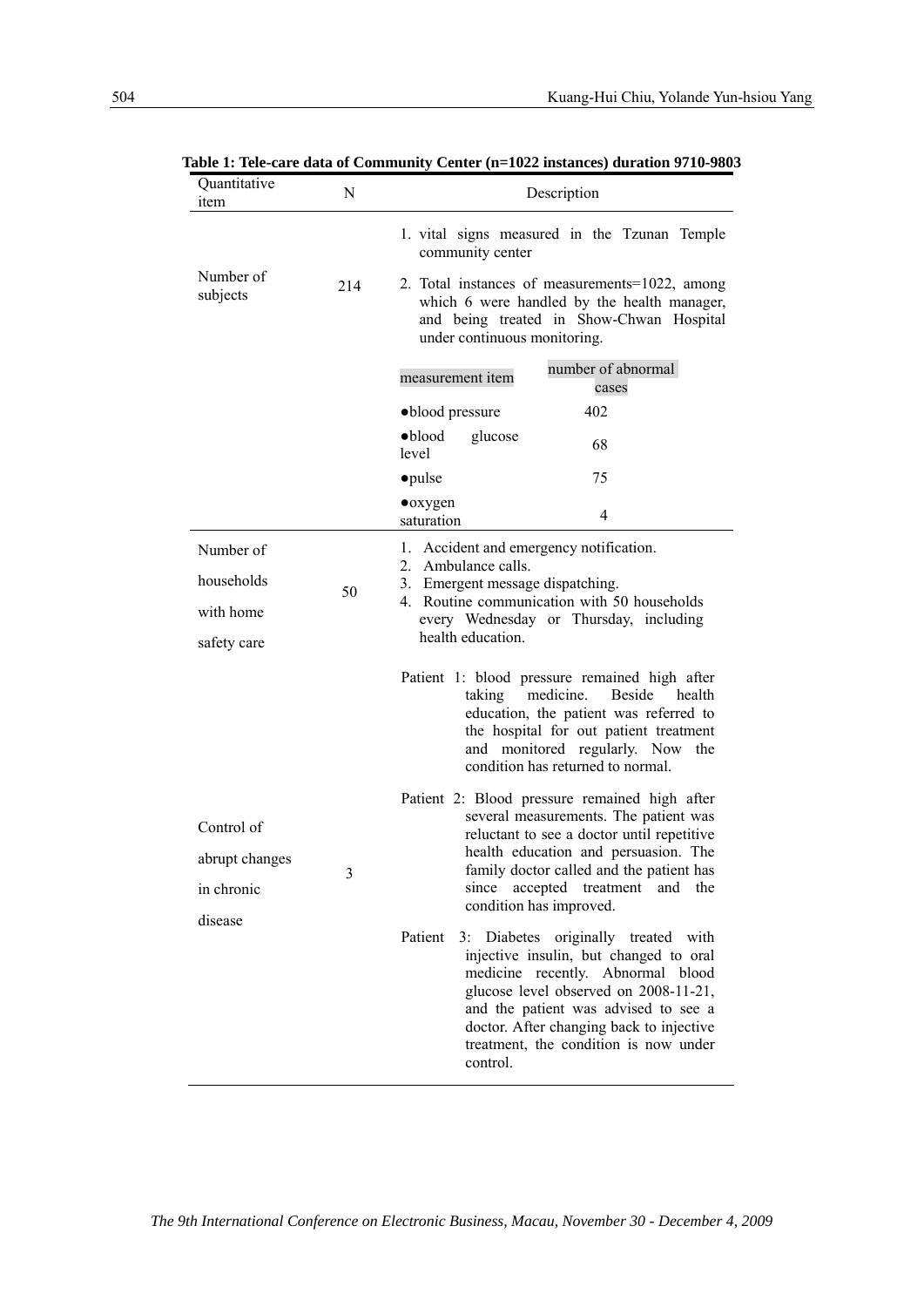|                                                            | Patient<br>5: Centipede bites reported<br>on<br>2008-10-05. The<br>health<br>manager<br>advised the patient to use ice pack<br>therapy and seek emergency room<br>treatment. The health manager called<br>patient twice<br>afterwards<br>the<br>and<br>confirmed that the patient was well<br>without further medication.                                                                                                                                                             |
|------------------------------------------------------------|---------------------------------------------------------------------------------------------------------------------------------------------------------------------------------------------------------------------------------------------------------------------------------------------------------------------------------------------------------------------------------------------------------------------------------------------------------------------------------------|
| 11<br>Emergency help                                       | Patient<br>6:<br>Angina pectoris<br>reported<br>on<br>2008-11-11. The health manager judged<br>it to be myocardial infarction and called<br>an ambulance to send the patient to<br>Taichung Veterans General Hospital for<br>emergency treatment. The health<br>manager learned from the hospital that<br>the patient was in ICU the next day.<br>The patient was discharged on 11-15<br>and returned to normal life, but still<br>being monitored with the tele-home<br>care system. |
|                                                            | Patient 8: The emergency button was pressed<br>accidentally when the patient fell. The<br>health manager called and queried if<br>there's any injury. Health education<br>about how to deal with falls was given.<br>No abnormal symptoms reported during<br>continuous monitoring afterwards.                                                                                                                                                                                        |
|                                                            | Patient 11: fainted because of low blood pressure<br>on 2009-03-25. After treatment in the<br>ER, the patient returned home on the<br>next day. No abnormal symptoms<br>reported during continuous monitoring<br>afterwards.                                                                                                                                                                                                                                                          |
| Number<br>of<br>243/month<br>visits<br>the<br>to<br>doctor |                                                                                                                                                                                                                                                                                                                                                                                                                                                                                       |

| Table 2: Tele-health care system (component) |        |                                                                    |                                                          |  |  |  |
|----------------------------------------------|--------|--------------------------------------------------------------------|----------------------------------------------------------|--|--|--|
|                                              | Q<br>u | Function                                                           |                                                          |  |  |  |
|                                              | a      |                                                                    |                                                          |  |  |  |
| Equipment name                               | n      |                                                                    | Location                                                 |  |  |  |
|                                              | ti     |                                                                    |                                                          |  |  |  |
|                                              |        |                                                                    |                                                          |  |  |  |
|                                              |        |                                                                    |                                                          |  |  |  |
| Sphygmomanome<br>ter                         |        | Blood pressure monitor, useable<br>on patients with heart diseases | Tzunan Temple<br>(Community)<br>tele-health care center) |  |  |  |
| <b>Blood</b><br>glucose<br>meter             |        | For the residents to<br>measure<br>blood glucose level             |                                                          |  |  |  |
| Id card                                      | 2      | An inductive card for the system<br>to identify individuals        |                                                          |  |  |  |